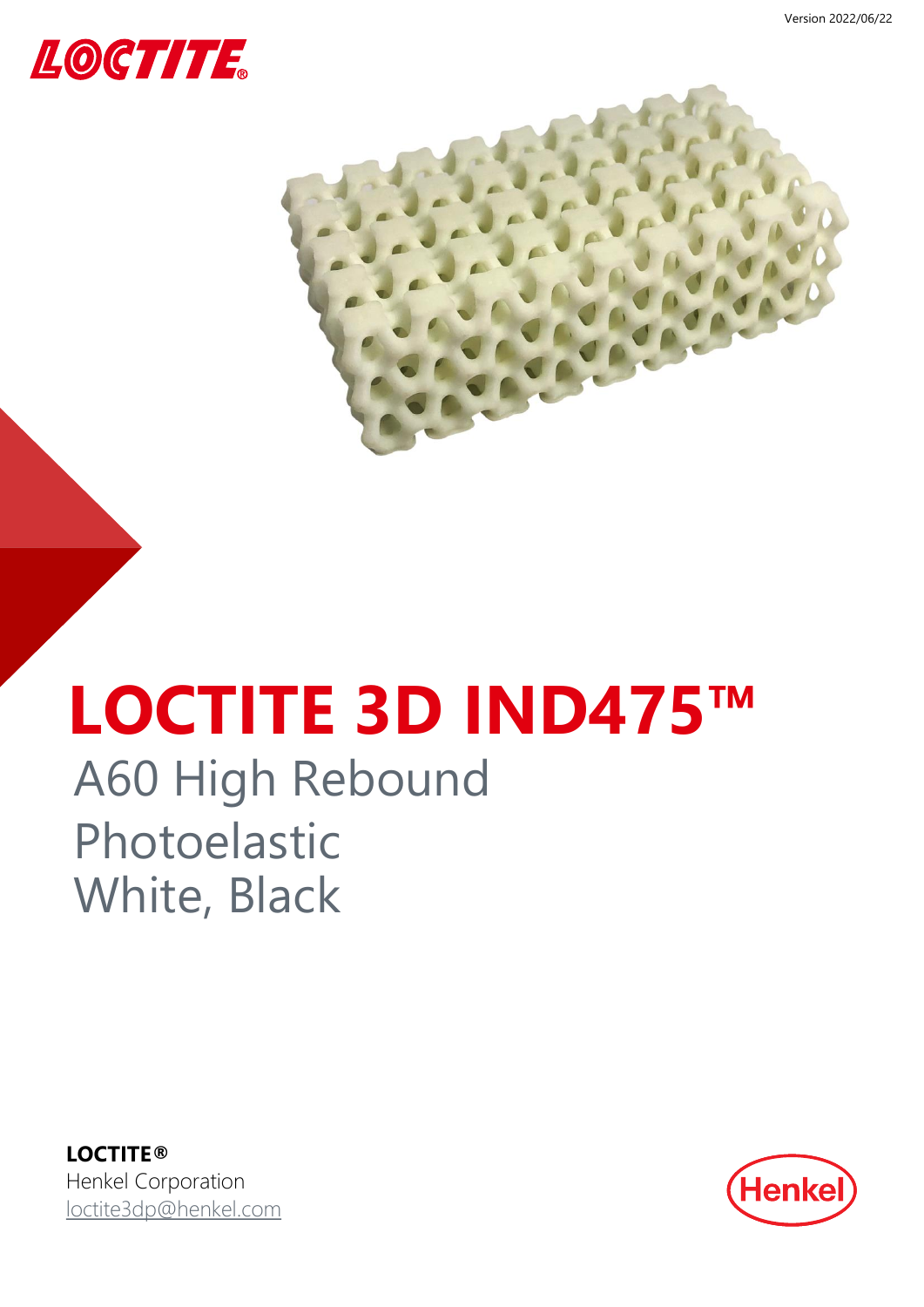

**IND475™** A60 HIGH REBOUND PHOTOELASTIC WHITE, BLACK



### **Industry Automotive Consumer Goods LOCTITE 3D IND475TM** LOCTITE 3D IND475 is a single component UV resin that cures to a soft, elastomeric material. LOCTITE 3D IND475 is a flexible material that gives a good balance of hardness, strength and elongation. LOCTITE 3D IND475 is a low viscosity liquid, printable at room temperature across various DLP platforms. **Benefits:**  True elastomeric behavior Fast Printing with low shrinkage behavior High resilience / High energy return **Ideal for:** Air and dust gaskets Flexible seals and housings Cushioning pads **Markets: 55 57 200 13** Energy Return (%) Shore Hardness A Elongation at Break (%) Tear Strength (kN/m)

*\*Values shown are linked to LOCTITE IND475 White as reference, please refer to the specific mechanical properties for each of the colors shown in this document*

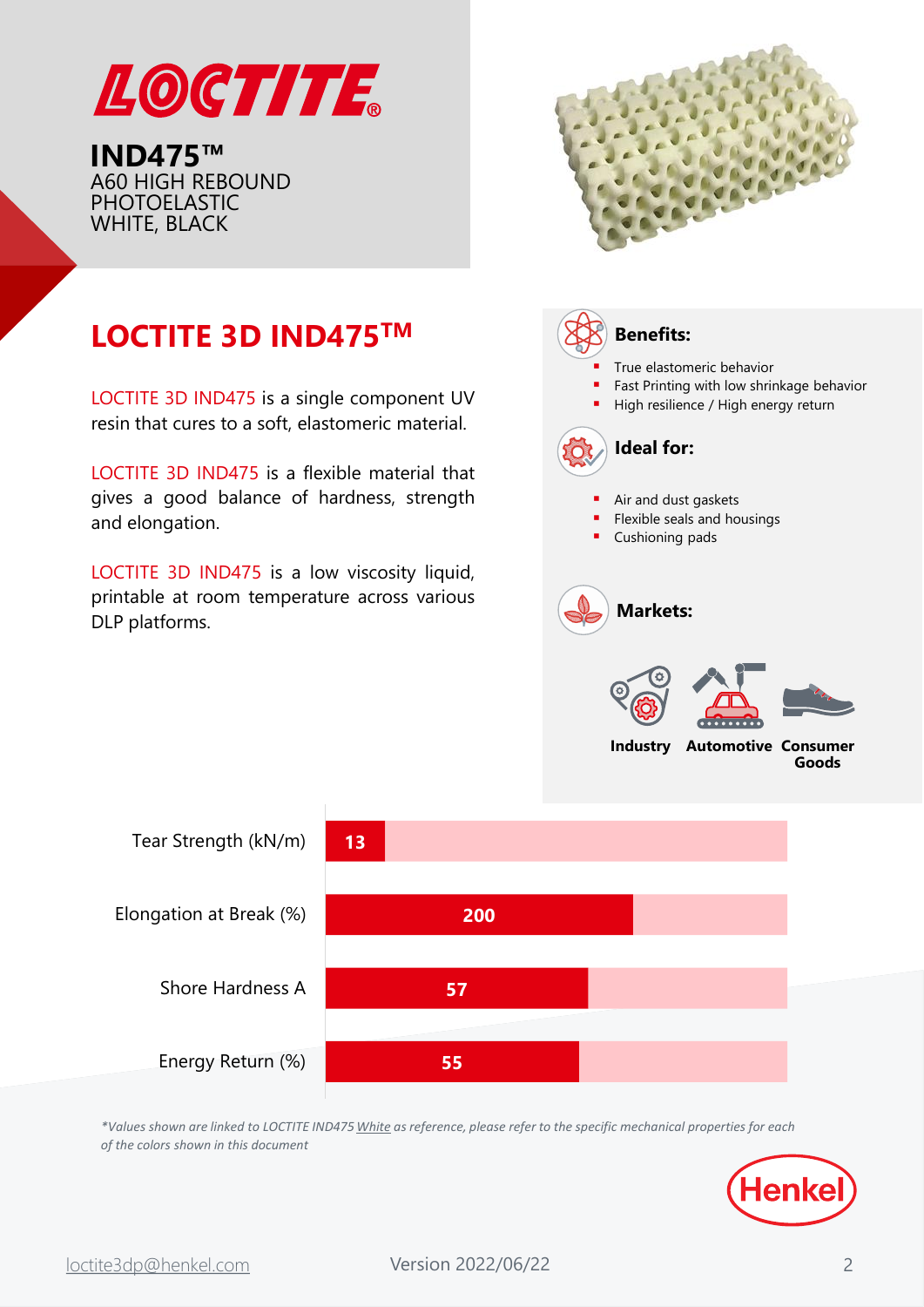

**IND475™** A60 HIGH REBOUND PHOTOELASTIC **WHITE** 



# **MECHANICAL PROPERTIES**

| <b>Mechanical Properties</b>   | <b>Measure</b>    | <b>Method</b> | <b>Green</b> | <b>Post Processed</b>         |
|--------------------------------|-------------------|---------------|--------------|-------------------------------|
| <b>Tensile Stress at Break</b> | MPa               | ASTM D638     |              | $3.1 \pm 0.3$ [1]             |
| Young's Modulus                | MPa               | ASTM D638     |              | $1.1 \pm 0.5$ [1]             |
| <b>Elongation at Break</b>     | %                 | ASTM D638     |              | $201 \pm 16$ [1]              |
| <b>Tear Strength</b>           | kN/m              | ASTM D624     |              | $12.6 \pm 0.6$ <sup>[2]</sup> |
| <b>Energy Return</b>           | %                 | Internal      |              | 55 [3]                        |
| <b>Other Properties</b>        |                   |               |              |                               |
| Shore Hardness (0s, 5s)        | A                 | ASTM D2240    |              | 57, 42 [4]                    |
| Solid Density (Green)          | g/cm <sup>3</sup> | ASTM D792     |              | $1.43$ [5]                    |
| Solid Density (Cured)          | q/cm <sup>3</sup> | ASTM D792     |              | $1.04$ <sup>[5]</sup>         |
| Volumetric Shrinkage           | %                 | Internal      |              | $-27$ [5]                     |
| Water Absorption (24hr)        | %                 | ASTM D570     | -            | $2.1 \pm 0.1$ [6]             |
| Water Absorption (72hr)        | %                 | ASTM D570     |              | $4.5 + 0.1$ [6]               |
| Water Absorption (168hr)       | %                 | ASTM D570     |              | $6.5 \pm 0.1$ [6]             |
| <b>Biocompatibility</b>        |                   |               |              |                               |
| Irritation                     |                   | ISO 10993-23* |              | Comply <sup>[8]</sup>         |

| <b>Liquid Properties</b>                     | <b>Measure</b>    | <b>Method</b> | <b>Value</b> |
|----------------------------------------------|-------------------|---------------|--------------|
| Viscosity @ $25^{\circ}$ C (77 $^{\circ}$ F) |                   | ASTM D7867    | 1,400 [7]    |
| Liquid Density                               | q/cm <sup>3</sup> | ASTM D1475    | $1.02^{[5]}$ |

"All specimen are printed unless otherwise noted. All specimen were conditioned in ambient lab conditions at 19-23°C / 40-60% RH for at least 24 hours." ASTM Methods: D638 Type IV, 50 mm/min, D790-B,<br>2 mm/min, D648, D256

\*The biological assessment has been performed based on the in vitro method according to ISO10993-23

**Internal Data Sources:**<br>[1] FOR22878, [2] FOR22879, [3] FOR22952, [4] FOR22950, [5] FOR23307, [6] FOR22955, [7] FOR22875, FOR52189(in vitro)

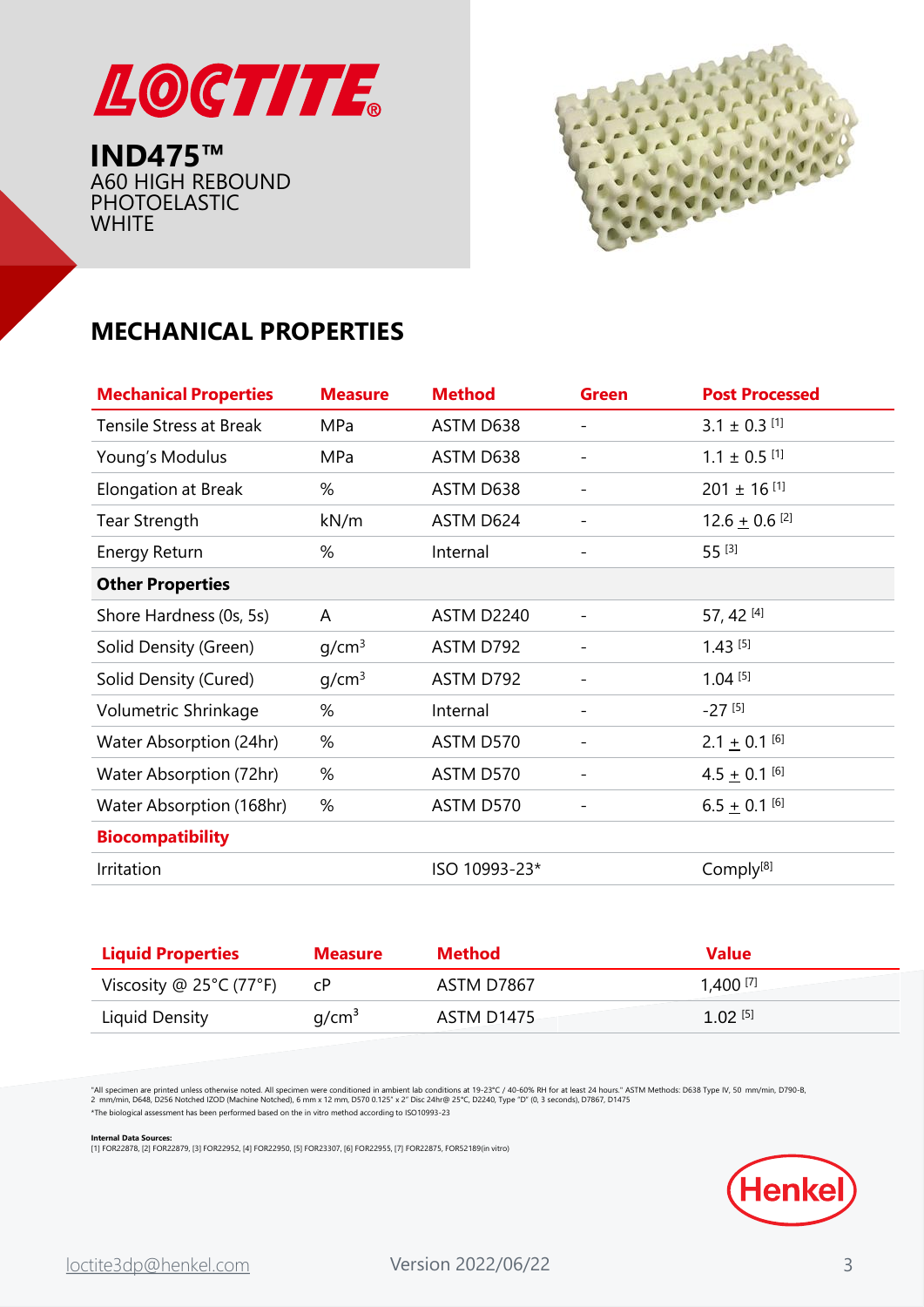

**IND475™** A60 HIGH REBOUND PHOTOELASTIC **WHITE** 



# **ELECTRICAL PROPERTIES**

| <b>Electrical Properties</b>                                  | <b>Measure</b> | <b>Method</b>         | <b>Green</b> | <b>Post Processed</b> |
|---------------------------------------------------------------|----------------|-----------------------|--------------|-----------------------|
| <b>Volume Resistivity</b>                                     | $\Omega$ ·cm   | ASTM D257             |              | $8.95E + 11^{[1]}$    |
| Surface Resistivity                                           | Ω              | ASTM D257             |              | $2.53E + 13^{[1]}$    |
| Dielectric Strength                                           | kV/mm          | ASTM D149             |              | $29.6$ <sup>[2]</sup> |
| AC Relative Permittivity (Dielectric Constant) <sup>[3]</sup> |                |                       |              |                       |
| at 50 Hz (XY)                                                 | none           | ASTM D <sub>150</sub> |              | 5.1                   |
| at $1$ kHz $(XY)$                                             | none           | ASTM D150             |              | 4.6                   |
| at 1 MHz (XY)                                                 | none           | ASTM D150             |              | 4.3                   |
| AC Loss Characteristic (Dissipation Factor) <sup>[3]</sup>    |                |                       |              |                       |
| at 50 Hz (XY)                                                 | none           | ASTM D150             |              | 0.061                 |
| at $1$ kHz $(XY)$                                             | none           | ASTM D150             |              | 0.070                 |
| at $1$ MHz $(XY)$                                             | none           | ASTM D150             |              | 0.107                 |

**Internal Data Sources:** [1] FOR106280 [2] FOR106282 [3] FOR106281

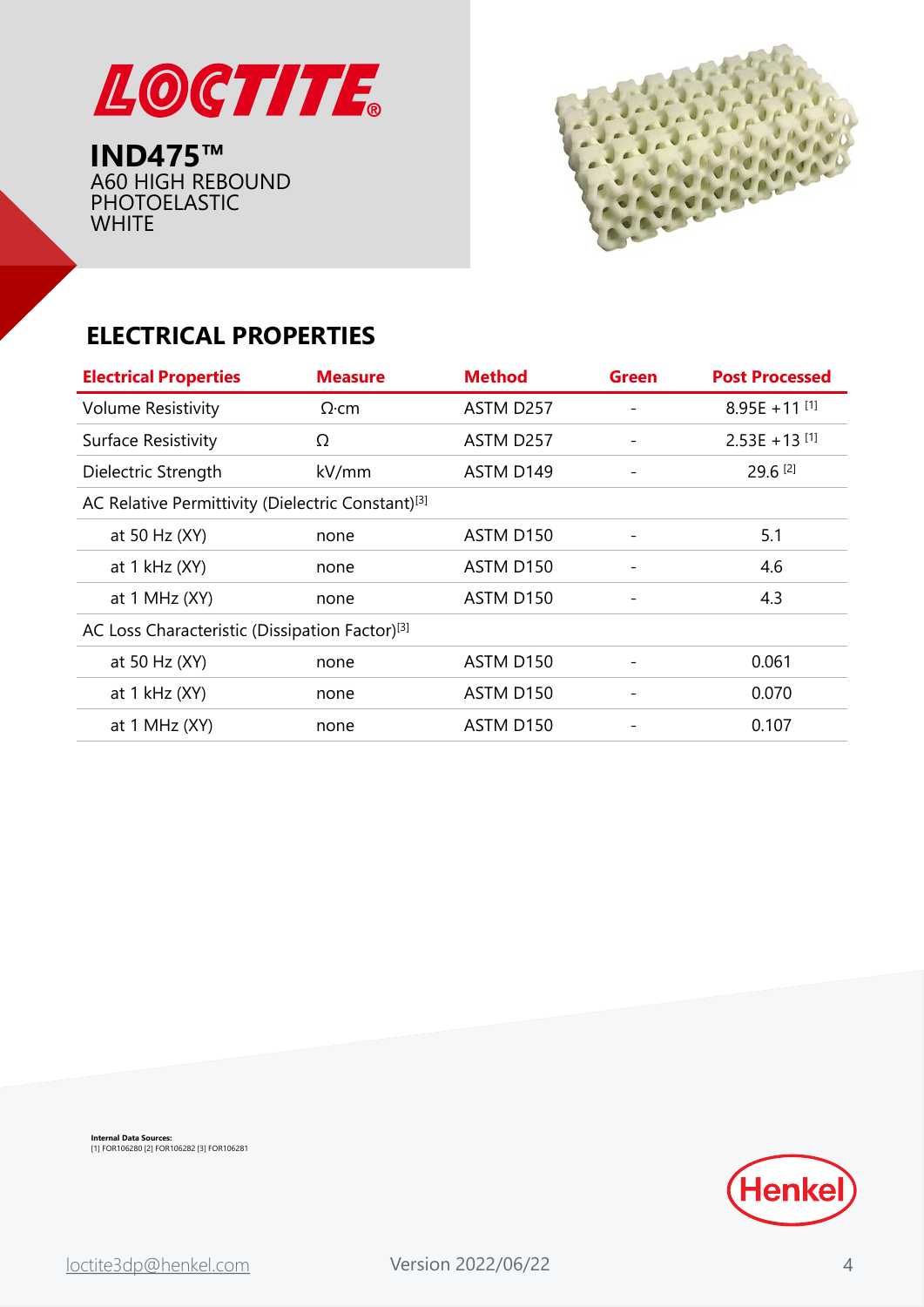

**IND475™** A60 HIGH REBOUND PHOTOELASTIC **WHITE** 



# **WORKFLOW**

Validated workflows need to be followed to achieve properties as provided in the TDS. Examples of validated workflow steps are listed below. Users should defer to the most current workflow information for best results which can be found at <https://www.loctiteam.com/printer-validation-settings>

#### **PRINTER SETTINGS**

LOCTITE 3D IND475 White is formulated to print optimally on industrial DLP printer. Read the safety data sheet carefully to get details about health and safety instructions. Recommended print parameters:

- Shake resin bottle well before usage
- Temperature: 20°C to 30°C
- Intensity:  $3 \text{ mW/cm}^2$  to  $10 \text{ mW/cm}^2$

#### **Exposure time for an intensity of 5 mW/cm²**

| Layer Thickness (µm): | 100 | Ec (mJ/cm <sup>2</sup> )  | 3.55 |
|-----------------------|-----|---------------------------|------|
| First layer time (s)  | 60  | $Dp$ (mm):                | 0.13 |
| Burn in region (s):   | 35  | Model Layer Exposure (s): |      |

#### **POST PROCESSING**

LOCTITE 3D IND475 White requires post processing to achieve specified properties. Prior to post curing, support structures should be removed from the printed part, and the part should then be washed. Use compressed air to remove residual solvent from the surface of the material between intervals.

| <b>Post Process Step</b> | <b>Agent</b> | <b>Method</b>  | <b>Duration</b>  | <b>Interval</b> | <b>Additional Info</b>         |
|--------------------------|--------------|----------------|------------------|-----------------|--------------------------------|
| Cleaning #1              | TPM          | Sonic          | 2 min            |                 | LOCTITE <sup>®</sup> Cleaner T |
| Cleaning $#2$            | IPA          | Sonic          | 2 min            |                 | Use fresh IPA                  |
| Dry                      | n.a.         | Compressed air | 30 <sub>s</sub>  |                 | Air pressure (30 psi)          |
| Wait before post curing  | n.a.         | Ambient        | $60 \text{ min}$ |                 | Room temperature               |

#### **POST CURING**

LOCTITE 3D IND475 White requires **post curing in water** to achieve specified properties. It is recommended to apply a mold release on the parts before submerged in a transparent water container.

| <b>UC Curing</b><br><b>Unit</b> | <b>UV Source</b>                        | <b>Intensity</b>                    | <b>Cure</b><br>time/<br>side | <b>Additional</b><br><b>Settings (Shelf,</b><br><b>Output Energy)</b> |          |
|---------------------------------|-----------------------------------------|-------------------------------------|------------------------------|-----------------------------------------------------------------------|----------|
| Loctite<br>UVALOC 1000          | Mercury Arc<br>Bulb (broad<br>spectrum) | 30 mW/cm <sup>2</sup> at<br>365nm   | 5 min                        | 500 W, 3rd shelf<br>from the top                                      |          |
| Dymax 5000 EC<br>Flood          | Mercury Arc Bulb<br>(broad spectrum)    | $150 - 175$<br>$mW/cm2$ at<br>380nm | $10 \text{ min}$             | 400W, Shelf K                                                         |          |
| Loctite CL36                    | 405nm LED                               | 80 mW/cm <sup>2</sup><br>at 405 nm  | 90 min                       | 100% top & side                                                       | (Henkel) |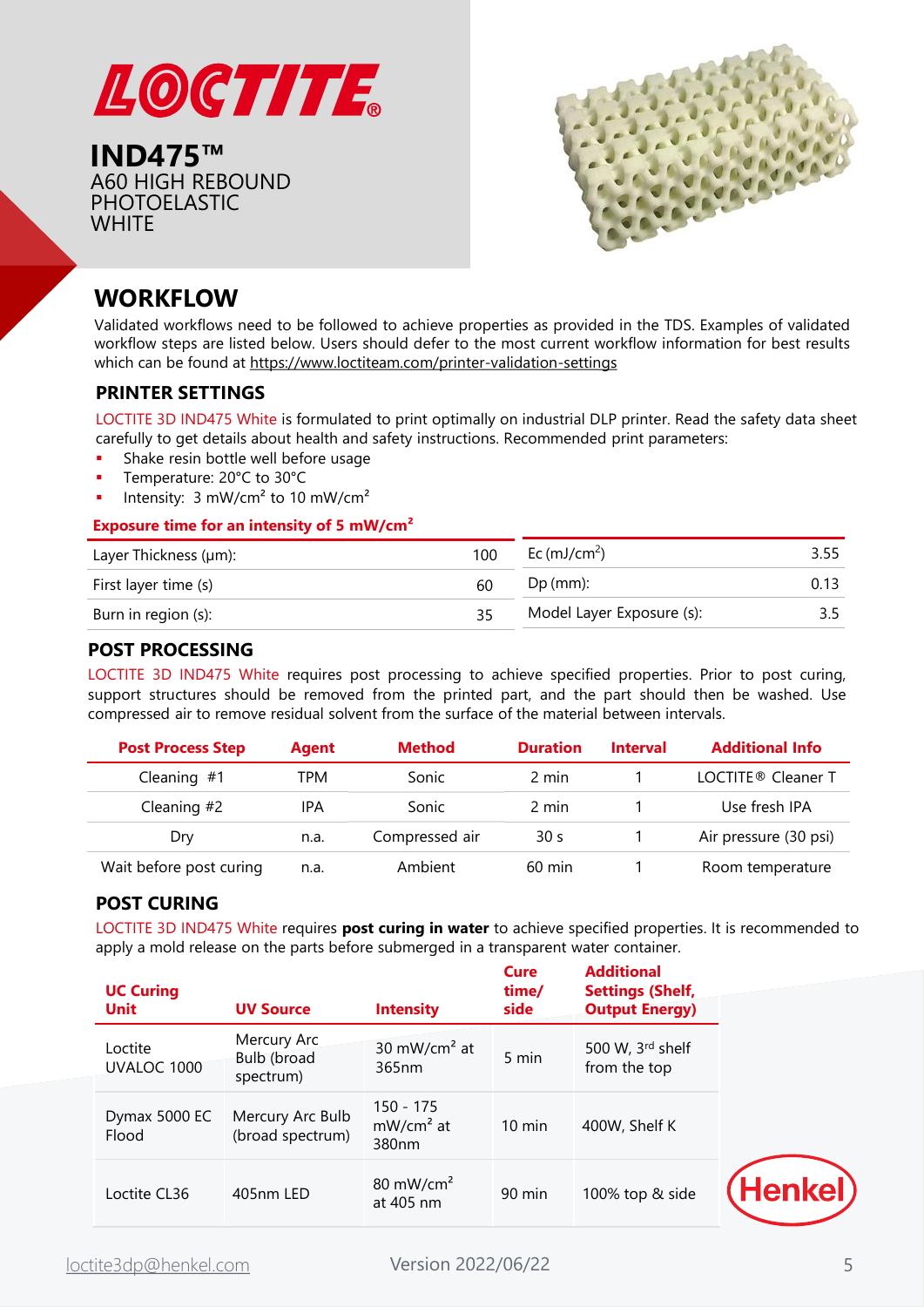

**IND475™** A60 HIGH REBOUND PHOTOELASTIC BLACK



# **MECHANICAL PROPERTIES**

| <b>Mechanical Properties</b>   | <b>Measure</b>    | <b>Method</b>     | <b>Green</b>             | <b>Post Processed</b>        |
|--------------------------------|-------------------|-------------------|--------------------------|------------------------------|
| <b>Tensile Stress at Break</b> | MPa               | ASTM D638         |                          | $2.4 \pm 0.6$ <sup>[1]</sup> |
| Young's Modulus                | MPa               | ASTM D638         |                          | $2.5 \pm 0.3$ [1]            |
| <b>Elongation at Break</b>     | %                 | ASTM D638         | -                        | $122 \pm 11$ [1]             |
| <b>Tear Strength</b>           | kN/m              | ASTM D624         |                          | $7.5 + 1.2$ <sup>[2]</sup>   |
| <b>Energy Return</b>           | %                 | Internal          |                          | $77 + 4$ [3]                 |
| <b>Other Properties</b>        |                   |                   |                          |                              |
| Shore Hardness (0s, 5s)        | A                 | <b>ASTM D2240</b> | $\overline{\phantom{a}}$ | 49, 45 [4]                   |
| Solid Density (Green)          | q/cm <sup>3</sup> | ASTM D792         |                          | $1.16^{[5]}$                 |
| Solid Density (Cured)          | q/cm <sup>3</sup> | ASTM D792         |                          | $1.06$ <sup>[5]</sup>        |
| Volumetric Shrinkage           | %                 | Internal          | $\overline{\phantom{a}}$ | $-9^{[5]}$                   |
| Water Absorption (24hr)        | %                 | ASTM D570         |                          | $3.2^{[6]}$                  |
| Water Absorption (72hr)        | %                 | ASTM D570         |                          | $5.4^{[6]}$                  |
| Water Absorption (168hr)       | %                 | ASTM D570         |                          | $8.5^{[6]}$                  |

| <b>Liquid Properties</b>                     | <b>Measure</b>    | <b>Method</b> | <b>Value</b>           |
|----------------------------------------------|-------------------|---------------|------------------------|
| Viscosity @ $25^{\circ}$ C (77 $^{\circ}$ F) | cP.               | ASTM D7867    | $1,500$ <sup>[7]</sup> |
| Liquid Density                               | q/cm <sup>3</sup> | ASTM D1475    | $1.01$ [5]             |

"All specimen are printed unless otherwise noted. All specimen were conditioned in ambient lab conditions at 19-23°C / 40-60% RH for at least 24 hours." ASTM Methods<br>D638 Type IV, 5 mm/min, D790-B, 2 mm/min, D648, D256 Not



**Internal Data Sources:**<br>[1] FOR40695, [2] FOR40696, [3] FOR40697, [4] FOR40692, [5] FOR35576, [6] FOR29248, [7] FOR40548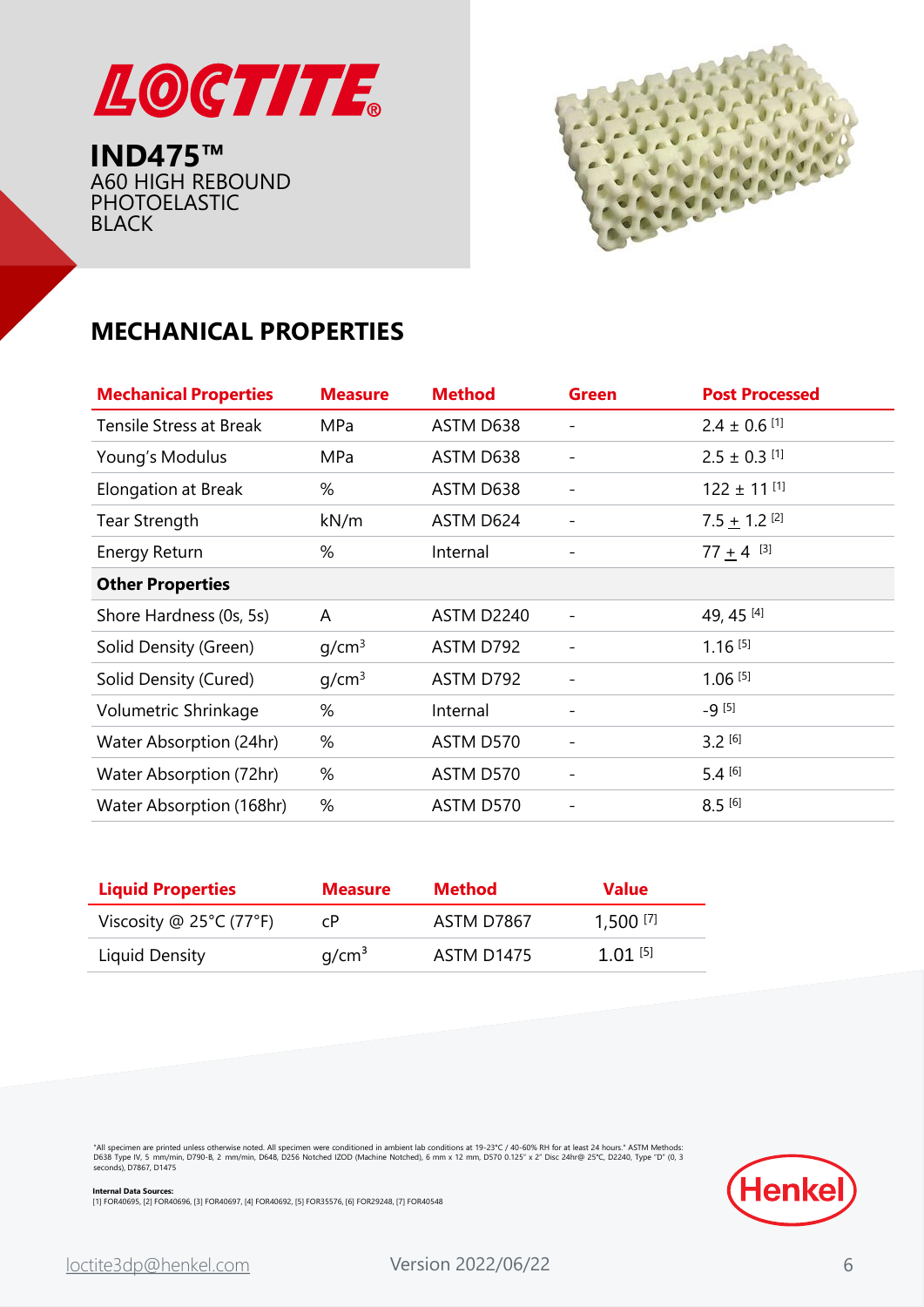

**IND475™** A60 HIGH REBOUND PHOTOELASTIC BLACK



# **ELECTRICAL PROPERTIES**

| <b>Electrical Properties</b>                                  | <b>Measure</b> | <b>Method</b>         | <b>Green</b> | <b>Post Processed</b> |
|---------------------------------------------------------------|----------------|-----------------------|--------------|-----------------------|
| <b>Volume Resistivity</b>                                     | $\Omega$ ·cm   | ASTM D257             |              | 5.79E + 10 $[1]$      |
| Surface Resistivity                                           | Ω              | ASTM D257             |              | $1.43E + 12^{[1]}$    |
| Dielectric Strength                                           | kV/mm          | ASTM D149             |              | 27.9 [2]              |
| AC Relative Permittivity (Dielectric Constant) <sup>[3]</sup> |                |                       |              |                       |
| at 50 Hz (XY)                                                 | none           | ASTM D <sub>150</sub> |              | 7.2                   |
| at $1$ kHz $(XY)$                                             | none           | ASTM D150             |              | 5.7                   |
| at 1 MHz (XY)                                                 | none           | ASTM D150             |              | 4.2                   |
| AC Loss Characteristic (Dissipation Factor) <sup>[3]</sup>    |                |                       |              |                       |
| at 50 Hz (XY)                                                 | none           | ASTM D150             |              | 0.067                 |
| at $1$ kHz $(XY)$                                             | none           | ASTM D150             |              | 0.090                 |
| at $1$ MHz $(XY)$                                             | none           | ASTM D150             |              | 0.193                 |

**Internal Data Sources:** [1] FOR106283 [2] FOR106286 [3] FOR106285

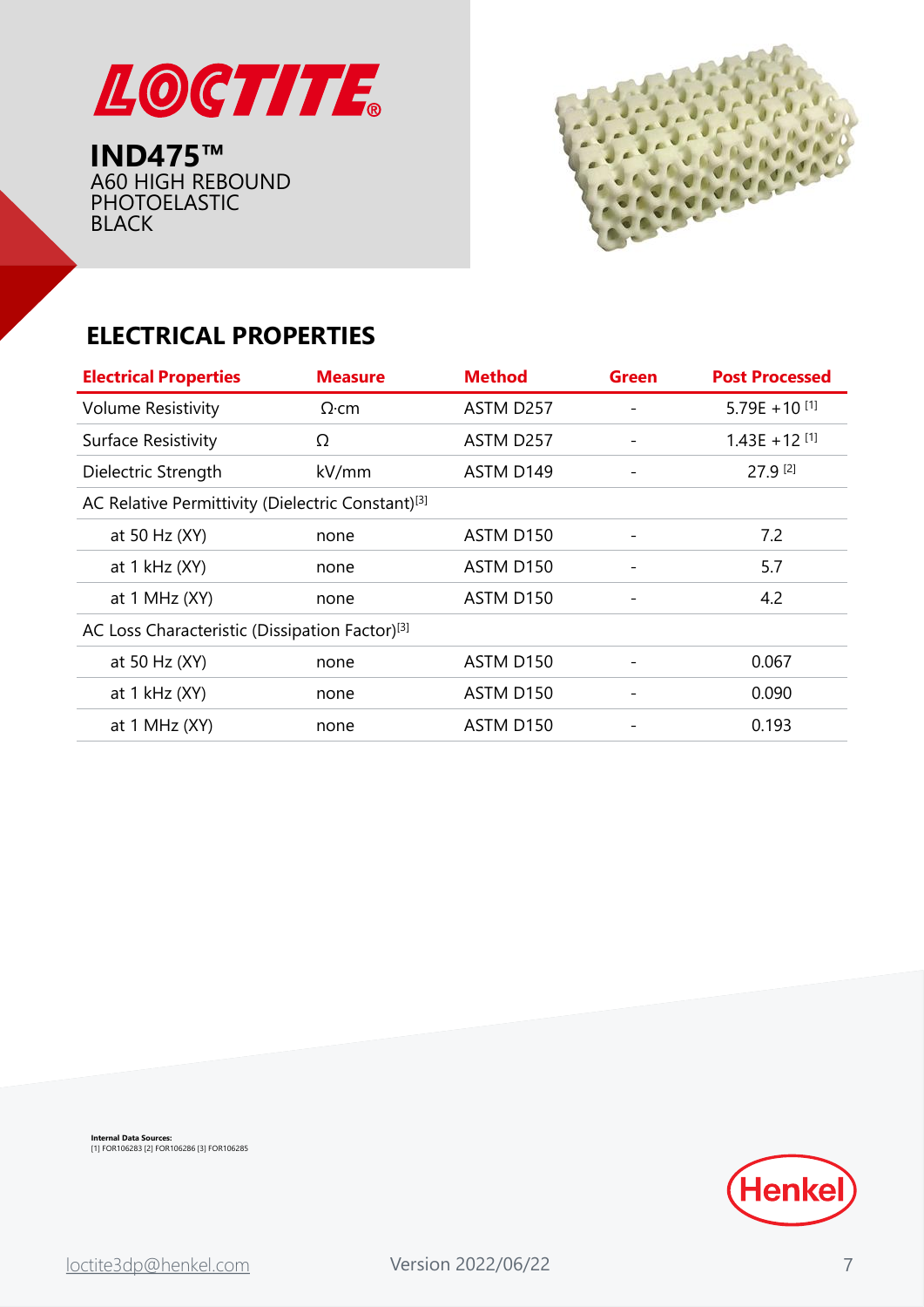

**IND475™** A60 HIGH REBOUND PHOTOELASTIC BLACK



### **WORKFLOW**

Validated workflows need to be followed to achieve properties as provided in the TDS. Examples of validated workflow steps are listed below. Users should defer to the most current workflow information for best results which can be found at <https://www.loctiteam.com/printer-validation-settings>

#### **PRINTER SETTINGS**

LOCTITE 3D IND475 Black is formulated to print optimally on industrial DLP printer. Read the safety data sheet carefully to get details about health and safety instructions. Recommended print parameters:

- Shake resin bottle well before usage
- Temperature: 20°C to 30°C
- Intensity:  $3 \text{ mW/cm}^2$  to  $10 \text{ mW/cm}^2$

#### **Exposure time for an intensity of 3 mW/cm²**

| Layer Thickness (µm):     | 100 | Ec $(mJ/cm2)$ |
|---------------------------|-----|---------------|
| First layer time (s)      | 50  | $Dp$ (mm):    |
| Burn in region (s):       | 25  |               |
| Model Layer Exposure (s): | 4.7 |               |

#### **POST PROCESSING**

LOCTITE 3D IND475 Black requires post processing to achieve specified properties. Prior to post curing, support structures should be removed from the printed part, and the part should then be washed. Use compressed air to remove residual solvent from the surface of the material between intervals.

| <b>Post Process Step</b> | Agent | <b>Method</b>     | <b>Duration</b>  | <b>Intervals</b> | <b>Additional Info</b>         |
|--------------------------|-------|-------------------|------------------|------------------|--------------------------------|
| Cleaning $#1$            | TPM   | Sonic             | 2 min            |                  | LOCTITE <sup>®</sup> Cleaner T |
| Cleaning #2              | IPA   | Sonic             | 2 min            |                  | Use fresh IPA                  |
| Dry                      | n/a   | Compressed air    | 30 <sub>s</sub>  |                  | Air pressure (30 psi)          |
| Wait before post curing  | n/a   | Ambient condition | $60 \text{ min}$ |                  | Room temperature               |

#### **POST CURING**

LOCTITE 3D IND475 Black requires **post curing in water** to achieve specified properties. It is recommended to apply a mold release on the parts before submerged in a transparent water container.

| <b>UC Curing Unit</b>  | <b>UV Source</b>                     | <b>Intensity</b>                          | Cure time/<br>side | <b>Additional Settings</b><br>(Shelf, Output Energy) |
|------------------------|--------------------------------------|-------------------------------------------|--------------------|------------------------------------------------------|
| Loctite<br>UVALOC 1000 | Mercury Arc<br>Bulb (broad spectrum) | 30 mW/cm <sup>2</sup> at 365<br>nm        | $10 \text{ min}$   | 500 W, 3rd shelf from the<br>top                     |
| Dymax 5000 EC<br>Flood | Mercury Arc Bulb (broad<br>spectrum) | 150 - 175 mW/cm <sup>2</sup> at<br>380 nm | $10 \text{ min}$   | 400W, Shelf I                                        |
| Nexa Cure              | 365nm and 405nm LED                  | $20-25$ mW/cm <sup>2</sup>                | $60 \text{ min}$   | Middle shelf                                         |

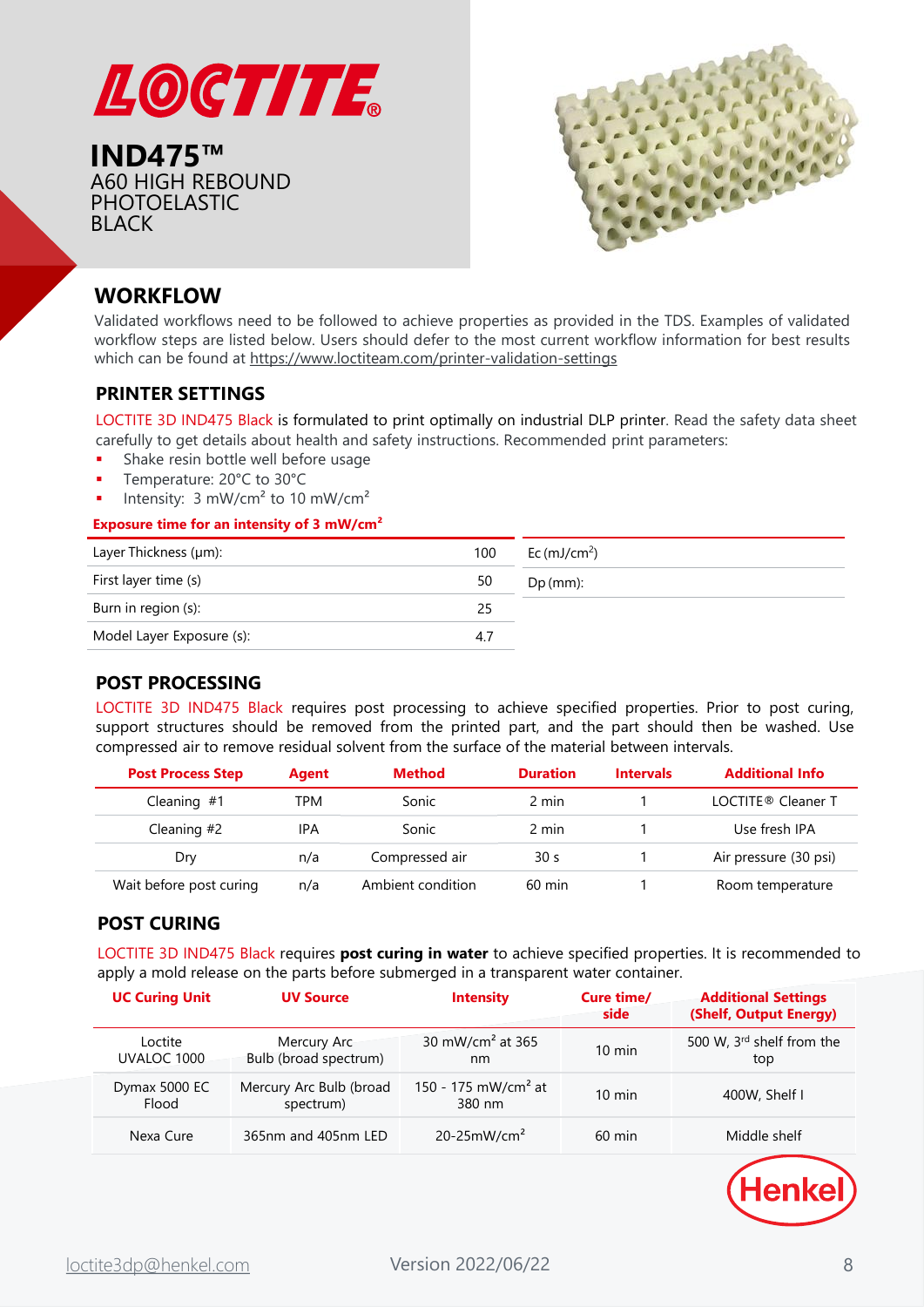

**IND475™** A60 HIGH REBOUND PHOTOELASTIC WHITE, BLACK



# **Additional Workflow Notes**

#### **PRINT SETTINGS**

Printing with LOCTITE® 3D IND475™ requires detailed attention to interactions between the material and the hardware in use. Mechanical process settings must be optimized for each printer based on the hardware and software capabilities. Due to the low durometer and high elasticity of the material, printed parts may sway during tray release, build head movement, and upon re-entering the resin. For this reason, the user must consider many variables while printing. Some applicable print process considerations and respective guidelines are discussed below. Critical considerations include adhesion behavior at the print interface, model geometry, and model print orientation.

**Lift Height Between Layers**: Larger parts may require larger lift heights due to overall elongation magnitude.

- Small parts (<25 mm height): 10-15mm
- Medium parts (25 100 mm height): 20-25 mm
- Large parts (>100mm height): 25-30 mm

**Build Head Movement Rates**: Thicker parts allow for more rapid rates due to overall part rigidity compared to printing forces.

- Low Thickness (<5mm thickness): 3-5 mm/second
- Medium Thickness (5-10 mm thickness): 3-10 mm/second
- High Thickness (>10 mm thickness): 3-20 mm/second

#### **Time Delay Before Layer Exposure:**

Generally, 3-5 seconds is sufficient due to the resin's low viscosity. Parts with thin features may require longer times for the small features to return to the correct position as they normalize with the resin's viscosity forces.

#### **Support Structures:**

- Place supports on non-critical model surfaces if possible. Support structure placement and geometry is model-dependent based on model layer surface area. General recommendations are provided.
- Support Thickness: 0.6-0.8 mm diameter
- Support Contact Area: 25-75% support thickness

#### **POST PROCESSING**

- LOCTITE® 3D IND475<sup>™</sup> requires post processing to achieve specified properties. Prior to post curing, the part should be washed in a friendly cleaner. We recommend in LOCTITE® Cleaner T.
- Post curing of LOCTITE® 3D IND475™ to reach stated property targets must be cured in water or an alternative inert medium.
- Coating parts with a spray-on mold release agent such as LOCTITE® Frekote 770-NC or Smooth-On Universal Mold Release prior to post curing can reduce the surface tack of a final part. After curing, the mold release can be rinsed off with water or Isopropanol.



<https://www.loctiteam.com/printer-validation-settings/>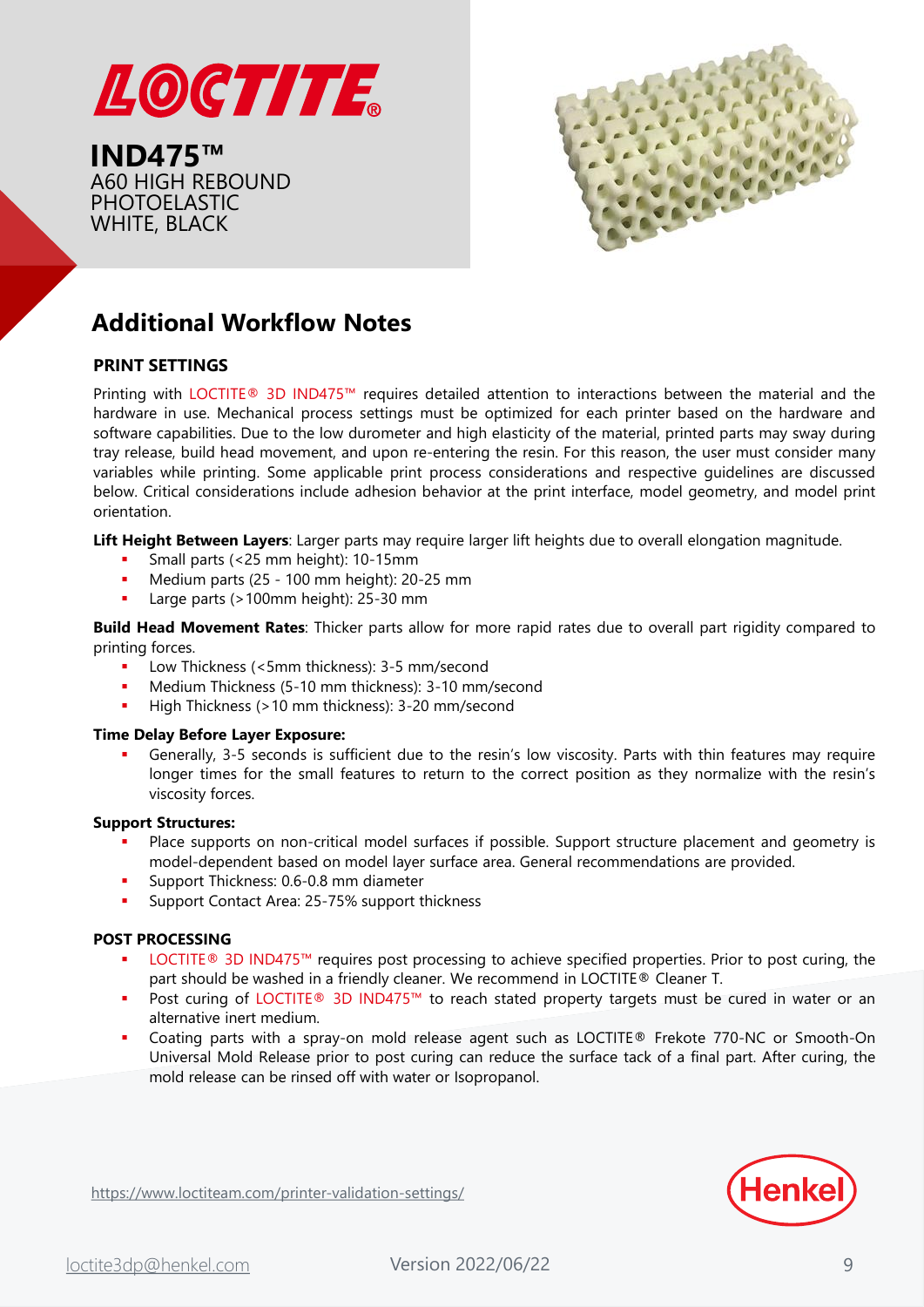

**IND475™** A60 HIGH REBOUND PHOTOELASTIC WHITE, BLACK



## **NOTE**

The information provided in this Technical Data Sheet (TDS) including the recommendations for use and application of the product are based on our knowledge and experience of the product as at the date of this TDS. The product can have a variety of different applications as well as differing application and working conditions in your environment that are beyond our control. Henkel is, therefore, not liable for the suitability of our product for the production processes and conditions in respect of which you use them, as well as the intended applications and results. We strongly recommend that you carry out your own prior trials to confirm such suitability of our product.

Any liability in respect of the information in the Technical Data Sheet or any other written or oral recommendation(s) regarding the concerned product is excluded, except if otherwise explicitly agreed and except in relation to death or personal injury caused by our negligence and any liability under any applicable mandatory product liability law.

In case products are delivered by Henkel Belgium NV, Henkel Electronic Materials NV, Henkel Nederland BV, Henkel Technologies France SAS and Henkel France SA please additionally note the following: In case Henkel would be nevertheless held liable, on whatever legal ground, Henkel's liability will in no event exceed the amount of the concerned delivery.

#### In case products are delivered by Henkel Colombiana, S.A.S. the following disclaimer is applicable:

The information provided in this Technical Data Sheet (TDS) including the recommendations for use and application of the product are based on our knowledge and experience of the product as at the date of this TDS. Henkel is not liable for the suitability of our product for the production processes and conditions in respect of which you use them, as well as the intended applications and results. We strongly recommend that you carry out your own prior trials to confirm such suitability of our product. Any liability in respect of the information in the Technical Data Sheet or any other written or oral

recommendation(s) regarding the concerned product is excluded, except if otherwise explicitly agreed and except in relation to death or personal injury caused by our negligence and any liability under any applicable mandatory product liability law.

#### In case products are delivered by Henkel Corporation, Resin Technology Group, Inc., or Henkel Canada, Inc. the following disclaimer is applicable:

The data contained herein are furnished for information only and are believed to be reliable. We cannot assume responsibility for the results obtained by others over whose methods we have no control. It is the user's responsibility to determine suitability for the user's purpose of any production methods mentioned herein and to adopt such precautions as may be advisable for the protection of property and of persons against any hazards that may be involved in the handling and use thereof. In light of the foregoing, Henkel Corporation specifically disclaims all warranties expressed or implied, including warranties of merchantability or fitness for a particular purpose, arising from sale or use of **Henkel Corporation's products. Henkel Corporation specifically disclaims any liability for consequential or incidental damages of any kind, including lost profits.** The discussion herein of various processes or compositions is not to be interpreted as representation that they are free from domination of patents owned by others or as a license under any Henkel Corporation patents that may cover such processes or compositions. We recommend that each prospective user test his proposed application before repetitive use, using this data as a guide. This product may be covered by one or more United States or foreign patents or patent applications.

#### **Trademark Usage**

Except as otherwise noted, all trademarks in this document are trademarks of Henkel Corporation in the U.S. and elsewhere. ® denotes a trademark registered in the U.S. Patent and Trademark Office.